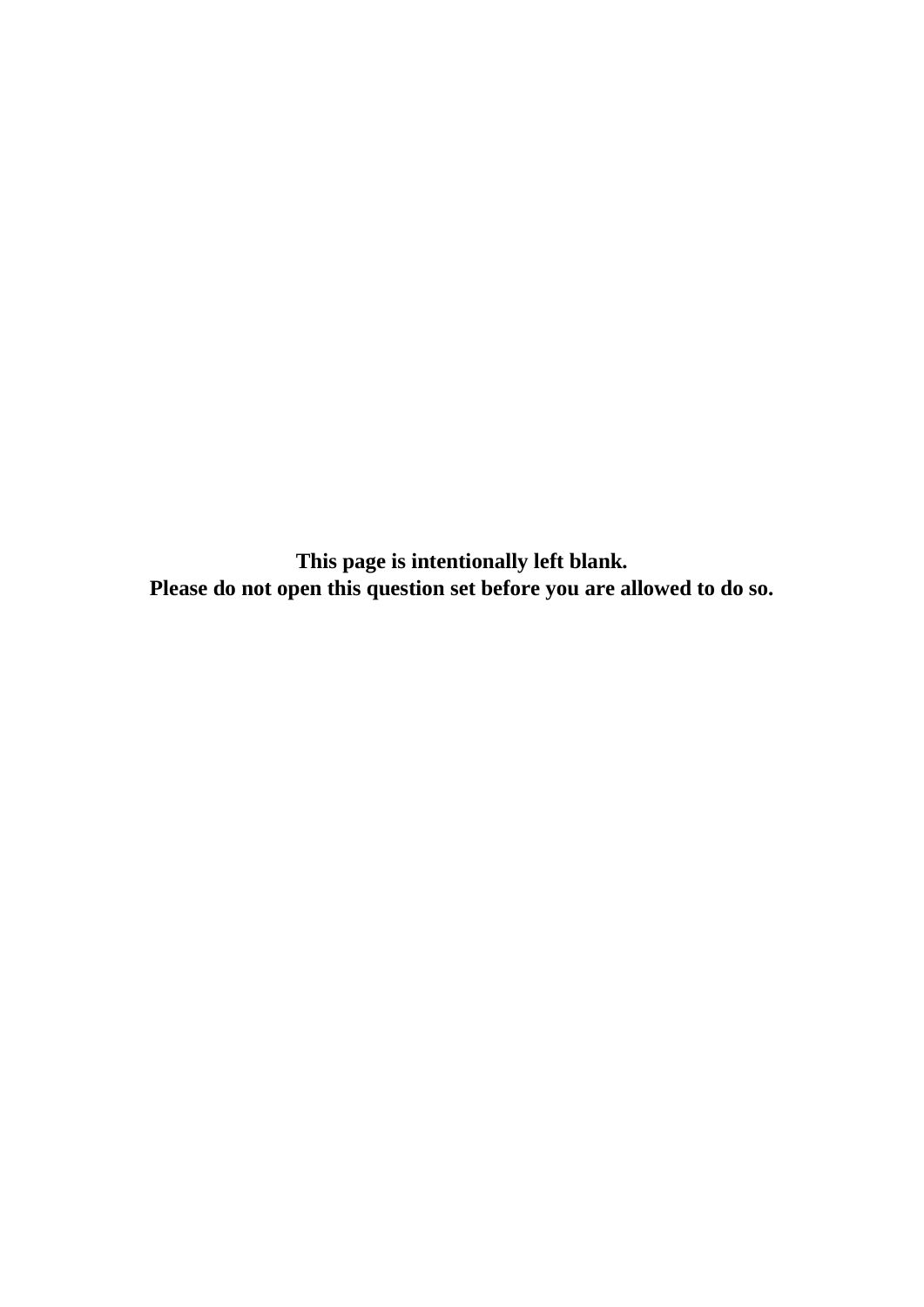## **4810-1184 Algorithms for Information Security and Privacy (Autumn 2018)**

## **Midterm Problem 1**

Suppose that we have a table  $T$  with the weight information of all persons in a city. We want to use the Laplacian mechanism to publish the average weight information  $AVG(T)$ . However, for now, let suppose that  $f(T) = AVG(T)/2$ .

Question 1.1: Calculate the value of  $GS(f)$ .

Question 1.2: What is the distribution that the noise we add to  $f(T)$  should be drawn from?

Question 1.3: Discuss why your noise in Question 1.2 should be smaller than when  $f(T) = AVG(T)$ .

Question 1.4: Discuss why, even the noise is smaller, scaling the value of  $f$  will not help users to have a clearer information.

From next question, we will use the exponential mechanism to privately publish the average weight  $AVG(T)$ . Suppose that a publication of the mechanism  $p$  must be a member of the set {40,50,60,70,80,90}.

Question 1.5: Design a utility function for each  $p$ .

Question 1.6: Calculate the value of  $\Delta Utility$ .

Question 1.7: Discuss why, when using your utility function, the exponential mechanism will work well.

Question 1.8: Discuss why publishing  $AVG(T)/2$  instead of  $AVG(T)$  will also not work in the exponential mechanism with your utility function. You can assume that, when trying to publish  $AVG(T)/2$ , the possible publication can be  $\{20,25,30,35,40,45\}.$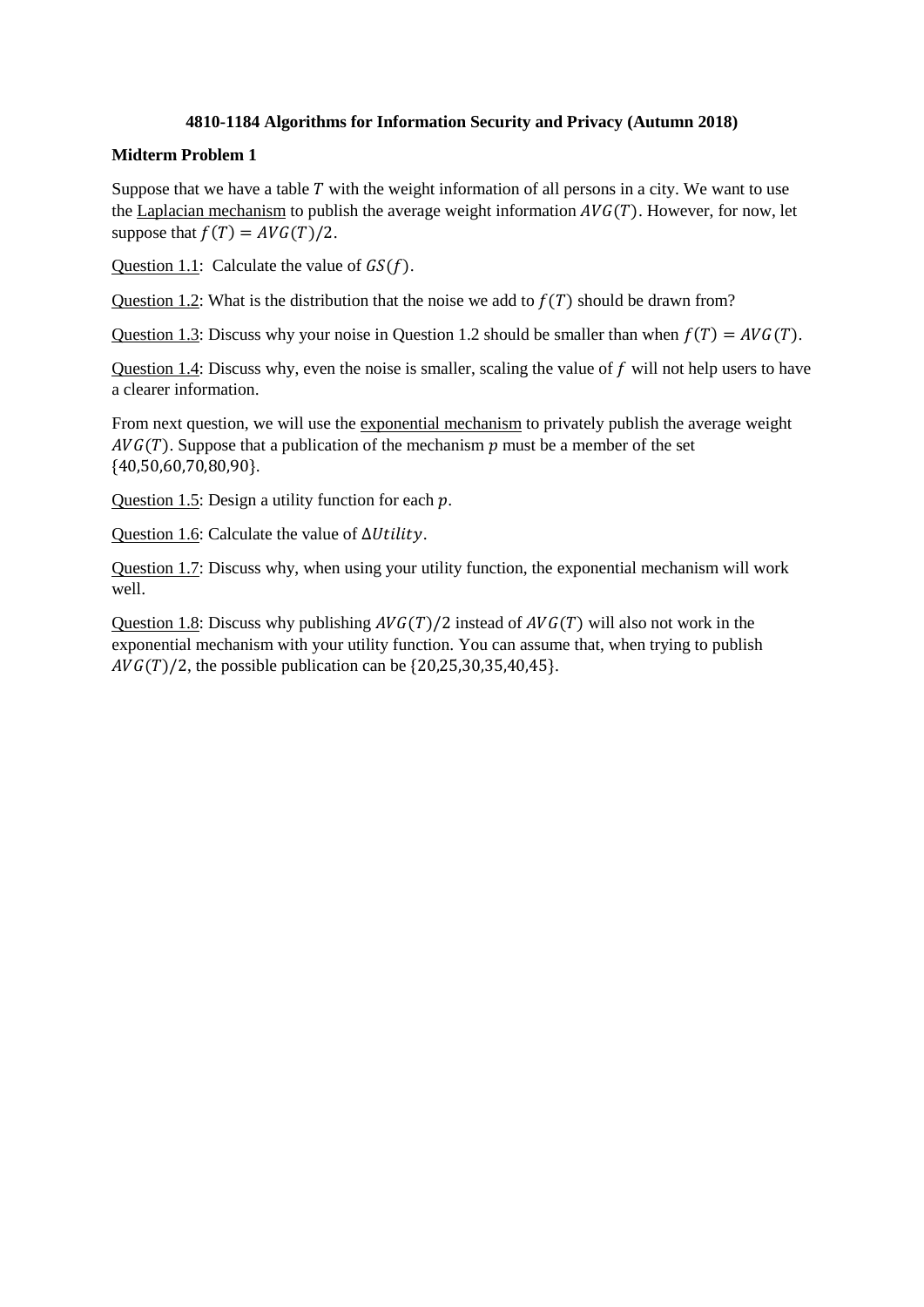# **4810-1184 Algorithms for Information Security and Privacy (Autumn 2018)**

## **Midterm Problem 2**

Suppose that our database  $T$  has 2 information, chosen party and ages, of all users. Also, for simplicity, let assume that there is only 2 parties in our country, Melon-pan and Gyu-don. We know in advance that there will be two queries to our database, which are:

- 1) How many persons choose "Melon-pan" and has age below 30?
- 2) What is the percentage of persons who is below 40 and choose "Melon-pan" party?

Question 2.1: Discuss why reducing the table  $T$  to  $T'$  with the following information:

- 1) chosen party
- 2) if the person ages below 30 (boolean variable)
- 3) if the person ages below 40 (boolean variable)

will help reducing the computation time of the smallDB algorithm.

Question 2.2: Design a function  $f_1$  for Query 1. Your function must follow the assumption on the function for smallDB algorithm discussed in the class.

Question 2.3: Design a function  $f_2$  for Query 2. Your function must follow the assumption on the function for smallDB algorithm discussed in the class.

From next question, suppose that  $\alpha = 0.3$ .

Question 2.4: Calculate the number of records in the published small database, when  $log 2 = 0.7$ .

Question 2.5: Calculate the number of possible small tables.

From next question, assume that, the histogram of the table  $T'$  is as follows:

- Number of records with "Melon-pan" and "age below 30" is 500000
- Number of records with "Melon-pan" and "age over 30" is 0
- Number of records with "Gyu-don" and "age below 40" is 0
- Number of records with "Gyu-don" and "age over 40" is 500000

Question 2.6: Calculate the number of possible small table U with  $\max_i [f_i(T') - f_i(U)] = 0$ .

Question 2.7: Calculate the number of possible small table U with  $\max_i [f_i(T') - f_i(U)] = 1/8$ .

Question 2.8: Based on your answer in Questions 2.6 and 2.7, try to a fast algorithm for smallDB algorithm. By the algorithm, can you reduce the value of  $\alpha$  to a smaller value?